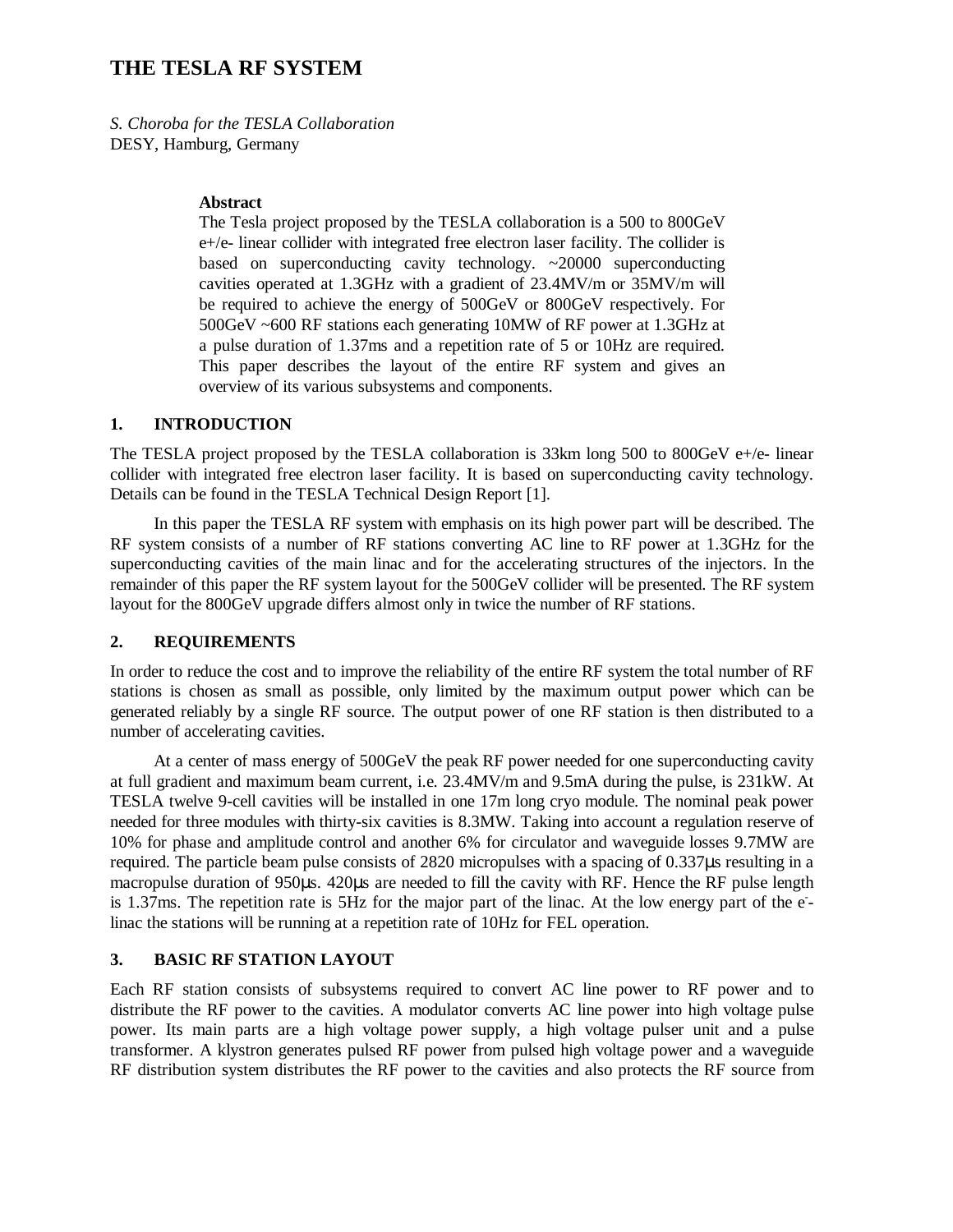reflected power. A low level RF system controls the shape, amplitude and phase of the RF. Various auxiliary devices for the klystron and the modulator are also required. A control and interlock system controls each RF station and protects the linac and the station in case of malfunction.

In order to provide RF power for all cavities at an energy of 500GeV, 560 RF stations in the main linac are required. 12 additional stations will be installed in the main linac as spare stations. Another 12 RF stations are required for the injectors. For the 800GeV upgrade the number of stations of the main linac will be doubled to 1144. With the exception of the modulators high voltage power supply and pulser unit, the RF stations will be installed in the tunnel with a separation of 50m (25m for the 800GeV). The modulators high voltage power supplies and the pulsers will be installed in the access halls, which have a separation of about 5km. The connection between the pulser and pulse transformer will be accomplished by high voltage pulse power cables. There will be also additional cable connections for the interlock system between the halls and the tunnel. The number of modulators per hall will be typically 100.

# **4. THE 10MW MULTIBEAM KLYSTRON**

For Tesla a new developed 10MW multibeam klystron was chosen as RF power source. Comparison of different types of klystrons constructed and built so far have shown that a low microperveance p of the klystron electron beam defined as  $10^6$  x  $\rm I/V^{3/2}$  (I=klystron beam current, V=klystron voltage) results in a high efficiency [2, 3]. This is due to lower space charge forces in the beam, which make the bunching easier and more effective. For a single beam klystron at very high output power the demand for high efficiency leads to low microperveance and hence to very high voltage resulting in a reduced reliability. The solution is to use many small low voltage, low microperveance beams in parallel in one vacuum vessel. This principle is utilized in the multibeam klystron. With a multibeam klystron an efficiency of 70% or more seems to be feasible whereas with a single beam 5MW klystron a maximum efficiency of just 45% can be reached.



Fig. 1 The multibeam klystron Thomson TH1801.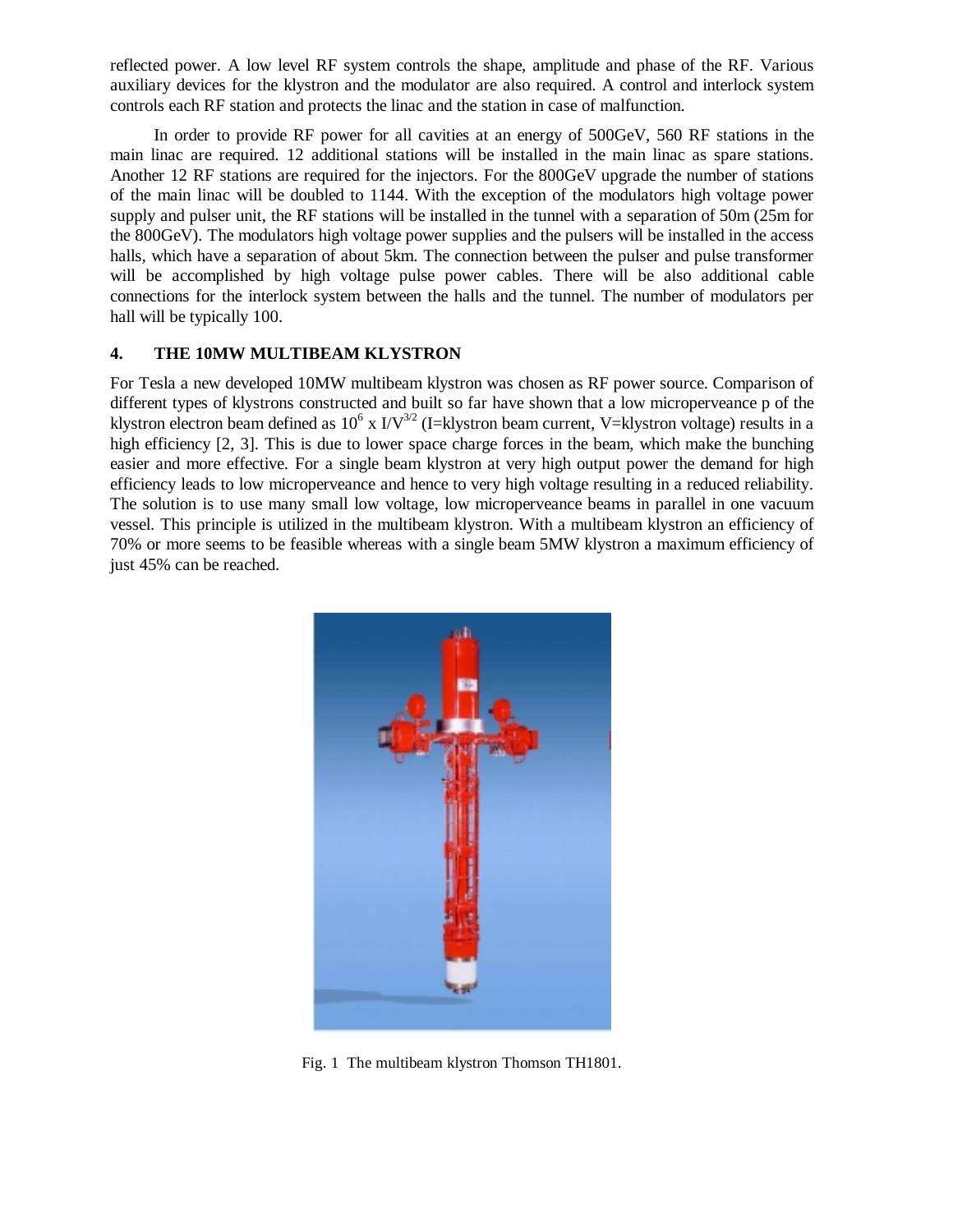Figure 1 shows the multibeam klystron TH1801 produced by Thomson Tubes Electroniques [4]. In this klystron seven beams are produced by the cathode and accelerated by the klystron gun. Each beam has a microperveance of 0.5. The beams share common cavities but have independent drift tube sections. After RF extraction in the output cavity, the spent electron beams are absorbed in the collector. Two output waveguides are required to handle the RF power of 2 x 5MW in the output windows. The total height of the klystron is 2.5m. The multibeam klystron was successfully tested and one klystron is now in use at the TESLA Test Facility (TTF). It achieved an output power of 10MW with an efficiency of 65%. Table 1 summarizes the design parameters and the parameters achieved with the prototype test. More detailed information can be found in [5].

The gain of 48dB means that the drive power is below 160W, and solid state amplifiers can be used. They will be installed near to the klystrons inside the collider tunnel. The klystrons will be mounted in the horizontal position together with the modulators pulse transformer inside a container. The complete assembly will be moved with the tunnels monorail system to its location inside the tunnel and installed below the walk way.

|                            | Design            | Measurement       |
|----------------------------|-------------------|-------------------|
| <b>Operation Frequency</b> | 1300MHz           | 1300MHz           |
| <b>RF Pulse Duration</b>   | 1.5 <sub>ms</sub> | 1.5 <sub>ms</sub> |
| <b>Repetition Rate</b>     | 10Hz              | 5Hz               |
| Cathode Voltage            | 110kV             | 117kV             |
| <b>Beam Current</b>        | 130A              | 131A              |
| <b>HV Pulse Duration</b>   | 1.7 <sub>ms</sub> | 1.7 <sub>ms</sub> |
| No. of Beams               |                   |                   |
| Microperveance             | 3.5               | 3.27              |
| No. of Cavities            | 6                 | 6                 |
| <b>RF Peak Power</b>       | 10MW              | 10MW              |
| <b>RF</b> Average Power    | $150$ kW          | 75kW              |
| Efficiency                 | 70% goal          | 65%               |
| Gain                       | 48dB              | 48.2dB            |
| Solenoid Power             | 4kW               | 6kW               |

Table 1 Design and measured parameters of the multibeam klystron

#### **5. MODULATOR**

The modulator converts AC line voltage to pulsed high voltage in the 120kV range to be applied to the klystron cathode. The pulse shape must be as rectangular as possible. The flat top ripple should not exceed ±0.5% in order to limit phase and amplitude variations of the klystron RF output. The rise and fall times of the pulse should be as short as possible in order to maximize the total efficiency. The pulse-to-pulse stability must be better than  $\pm 0.5\%$ . In case of klystron gun sparking the energy deposited into the spark must be limited to a maximum of 20J. The modulator requirements are summarized in table 2.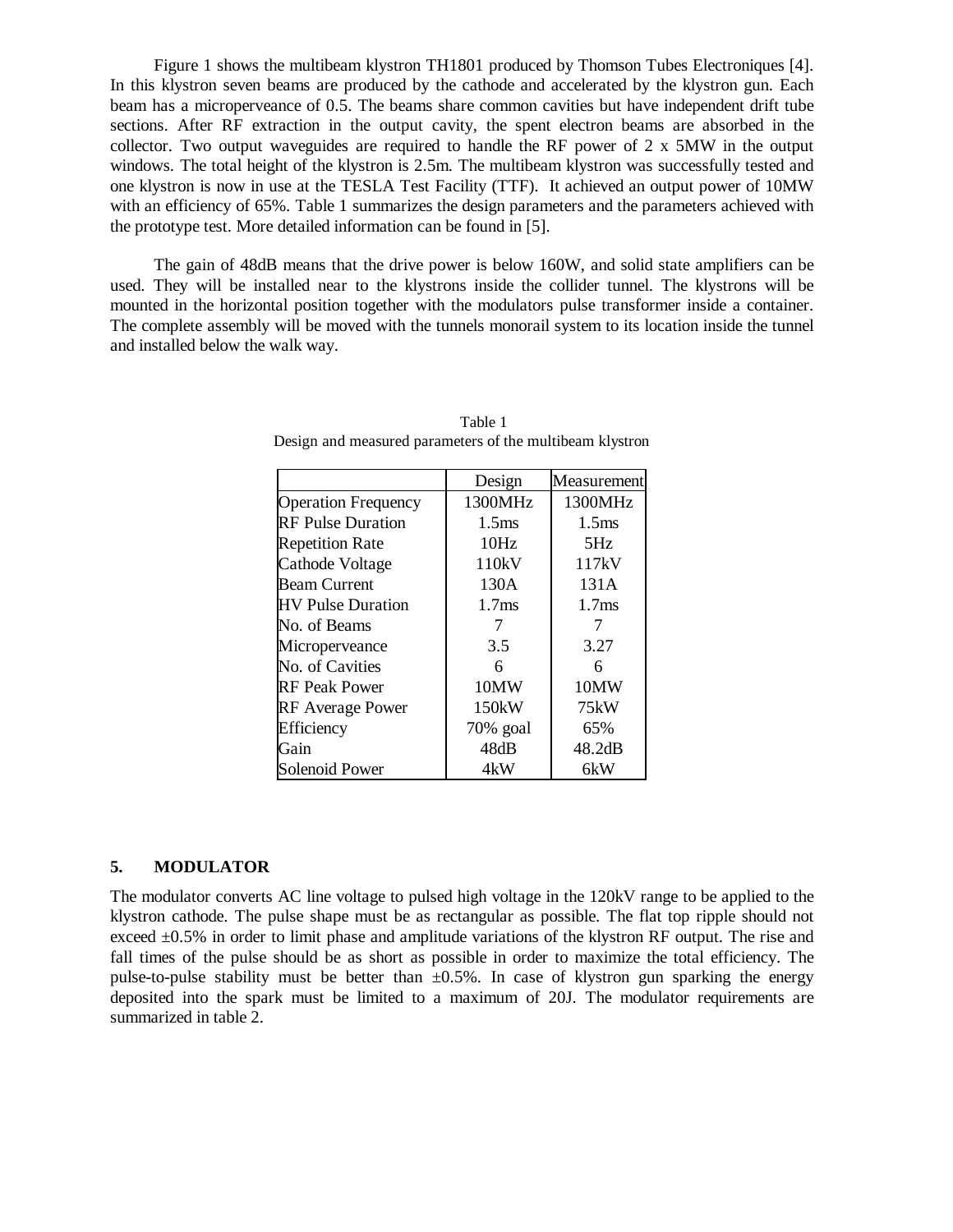|                                                 | Typical            | Maximum           |
|-------------------------------------------------|--------------------|-------------------|
| <b>Klystron Gun Voltage</b>                     | 115kV              | 120kV             |
| <b>Klystron Gun Current</b>                     | 130A               | 140A              |
| High Voltage Pulse Duration (70% to 70%)        | $< 1.7$ ms         | 1.7 <sub>ms</sub> |
| High Voltage Rise and Fall Time (0 to 99%)      | $< 0.2$ ms         | 0.2ms             |
| High Voltage Flat Top (99% to 99%)              | 1.37 <sub>ms</sub> | 1.5 <sub>ms</sub> |
| Pulse Flatness during Flat Top                  | $< \pm 0.5\%$      | $\pm 0.5\%$       |
| Pulse-to-Pulse Voltage fluctuation              | $< \pm 0.5\%$      | $\pm 0.5\%$       |
| Energy Deposit in Klystron in Case of Gun Spark | <20                | 20J               |
| Pulse Repetition Rate for 90% of the Modulators | 5Hz                | 5Hz               |
| Pulse Repetition Rate for 10% of the Modulators | 10Hz               | 10Hz              |
| Transformer Ratio                               | 1:12               | 1:12              |
| <b>Filament Voltage</b>                         | 9V                 | 11V               |
| <b>Filament Current</b>                         | 50A                | 60A               |

Table 2 Modulator requirements

Various types of modulators meeting these requirements are conceivable. It turned out that a bouncer modulator consisting of a DC high voltage power supply, a pulser unit and a pulse transformer seems to be the most promising solution regarding cost and ease of the design and reliability [6].

Several modulators of the bouncer type were built and are in use at the Tesla Test Facility. A very detailed description of the modulator is given in [7, 8, 9, 10].

A modulator based on the SMES (Superconducting Magnetic Energy Storage) principle as a possible alternative will be tested at TTF. Here a superconducting solenoid is used instead of a capacitor bank for the intermediate energy storage [11].

The very elegant solution of the bouncer modulator is sketched in Figure 2



Fig. 2 Circuit diagram of the modulator (schematic).

In operation the DC power supply keeps capacitor C1 charged to the 10kV level. The output pulse is started by closing switch S1 and connecting C1 to the pulse transformer primary. Semiconductor devices like Isolated Gate Bipolar Transistors (IGBT) or Integrated Gate-Commutated Thyristors (IGCT) can be used. The pulse is terminated after 1.57ms (1.37ms flat top +0.2ms rise time)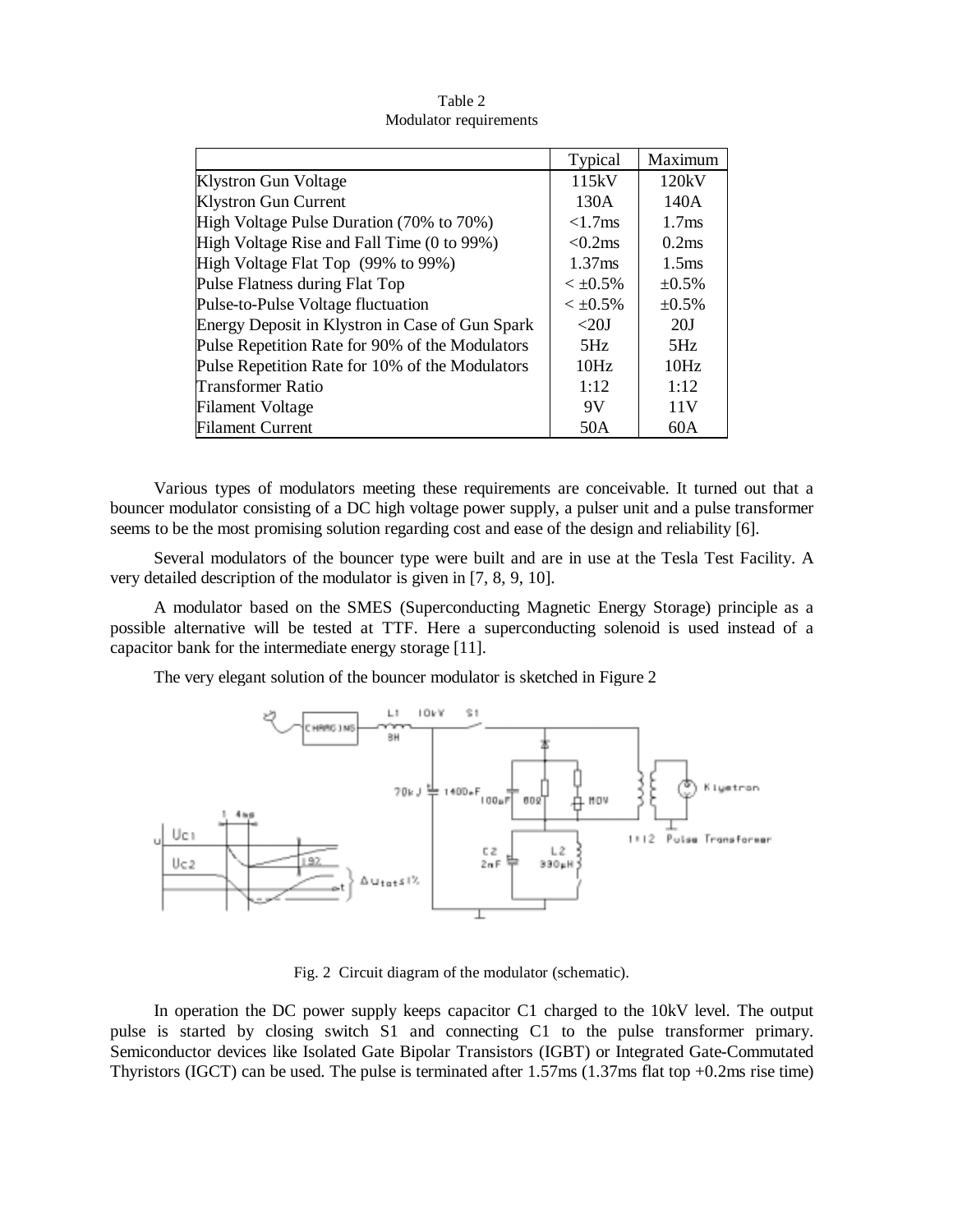by opening S1. The nominal current switched by S1 is 1.56kA. The primary pulse of 10kV is stepped up to the klystron operating level of up to 120kV by the 1:12 pulse transformer.

During the pulse, capacitor C1 discharges by 19% of its initial voltage, putting an intolerable slope on the output pulse. To correct the slope to the 1% level without resorting to a 29mF capacitor in the C1 location, a bouncer circuit is required. This is a resonant LC circuit, which creates a single sine wave with a period of 5ms and an amplitude at the 1kV level. The bouncer is triggered slightly before the main pulse so that the linear, bipolar portion of the cycle compensates the droop during the main pulse. The size of the pulser units is  $2.8m(L) \times 1.6m(W) \times 2.0m(H)$ . They will be installed in the access halls, typically 100 pieces per hall.

The output pulse of the pulser unit has an amplitude of up to 10kV. Therefore it must be transformed to the 120kV level by means of a pulse transformer disturbing the rectangular pulse shape as little as possible. The rise time of the high voltage pulse is mainly determined by the pulse transformers leakage inductance, which therefore has to be as small as possible. Several transformers with leakage inductances slightly above 300 uH have been built and operated at TTF. Some new transformers having even less than 200µH are now available and will be used at TTF. The voltage level of 120kV requires that the transformer will be installed in a tank filled with transformer oil. The klystron socket housing the klystron cathode will be installed in the same tank.

Although the total weight of the pulse transformer tank is 6.5t, its size of 3.2m(L) x 1.2m(W) x 1.4m(H) allows an easy installation inside the tunnel below the walk way together with the klystron. Figure 3 shows a klystron and a pulse transformer during installation in the TESLA tunnel.



Fig. 3 Klystron and pulse transformer during installation in the TESLA tunnel

The energy transport from the modulator to the transformer will be done via pulse cables. The distance between the different service halls and the location of the pulse transformers inside the tunnel is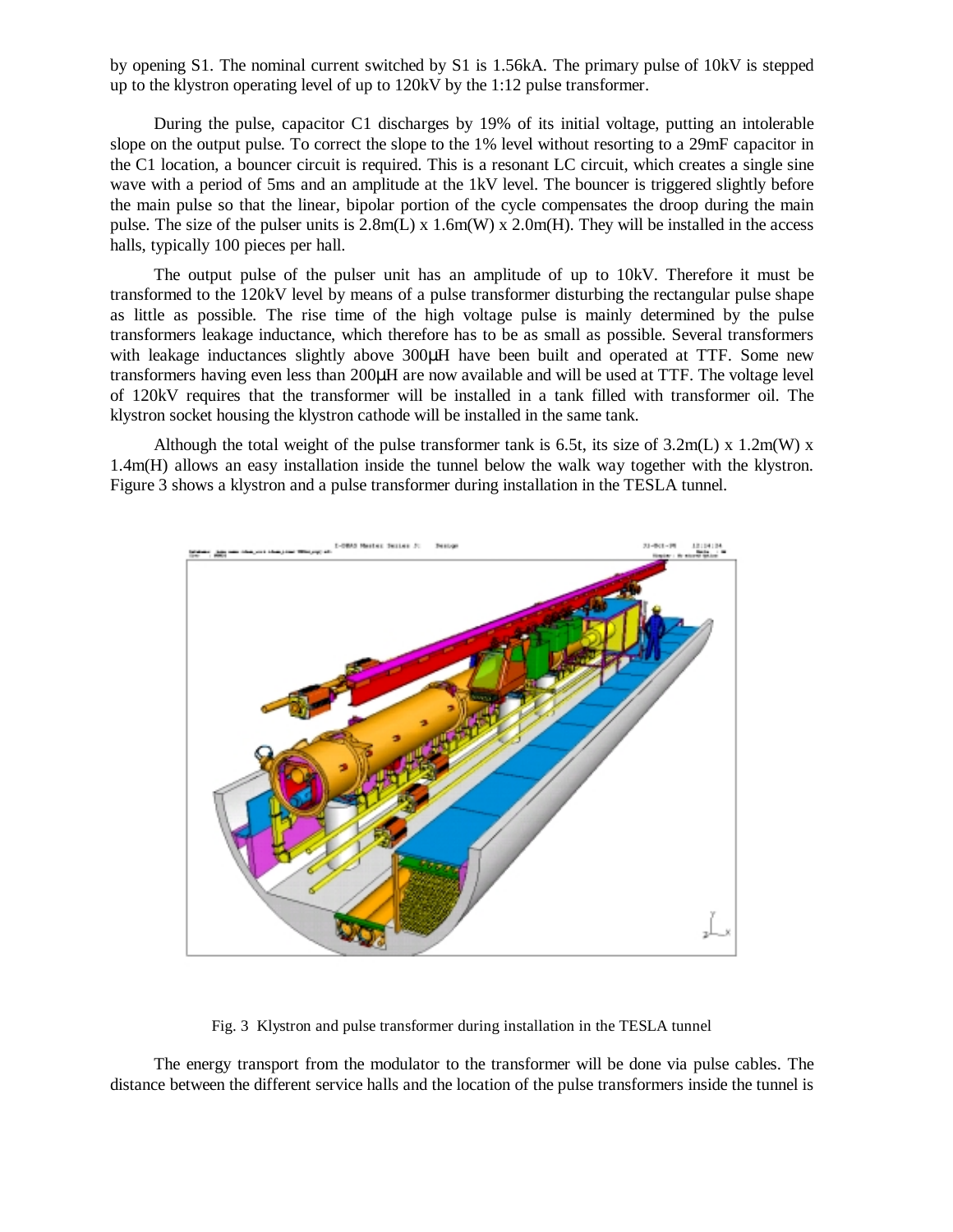up to 2.8km. The required cross section of the copper current lead is 300mm<sup>2</sup> per conductor. In order to transmit the high voltage pulse without significantly distorting the pulse shape, especially at the leading edge of the pulse, the cable impedance must be matched to the klystron impedance, and the skin effect must be minimized. Therefore four cables will be installed, each with a cross section of 75mm<sup>2</sup> and an outer diameter of 30mm. The cable impedance  $Z_0$  of the four cables equals 6.45Ω. The cables are of coaxial construction to prevent electromagnetic noise, which might be generated by the cables, from spreading inside the tunnel. The inner lead is at high potential (12kV). The outer lead is at the potential of the bouncer circuit  $(\pm 2kV)$ . There is an additional shield of overall 16mm<sup>2</sup>. As insulation material VPE will be used. Additional line matching to the pulse transformer will be done via a RC network. The power losses on the cable will be 2% on average. Simulation results and further information on the cable are given in [12].

The high voltage power supply, which charges the pulsers main capacitor, has to meet two requirements. The capacitor has to be charged to an accurate value of voltage in order to obtain the same voltage at the klystron from pulse to pulse. The low repetition frequency of 5Hz and 10Hz respectively has to be suppressed in order not to produce disturbances of the mains.

Each modulator will have a separate switch mode power supply. The input voltage will be three phase low voltage grid. The voltage output is 12kV, the nominal power of each power supply is 150kW for 5Hz and 300kW for 10Hz repetition rate respectively. The power supply is built in modules, which ensure a high reliability. As switch mode units buck converters will be used. Series resonant converters are a possible alternative.

The power supply regulation is a digital self-learning regulation of the input power, made possible by the high regulation dynamic of the switch mode supply. In addition the voltage at the capacitor bank at the firing time of the pulse will be regulated within 0.5% accuracy.

The size of a high voltage power supply is  $1.2m(L) \times 1.6m(W) \times 2.0m(H)$ . Further information about the power supplies can be found in [13].

In addition to the main high voltage power supply auxiliary power supplies are required for the operation of the klystron and the modulator. These are a power supply for the klystrons focusing solenoid, a power supply for the klystron filament, vacuum pump power supplies for the klystron and a core bias power supply for the pulse transformer. Since the klystron will be installed together with the pulse transformer in the collider tunnel, the auxiliary power supplies will be installed together in a rack near to the klystron below the walk way in the tunnel.

# **6. EFFICIENCY AND POWER REQUIREMENTS**

The klystrons must deliver a RF power of 9.7MW when required. This takes into account the regulation reserve of 10% for phase and amplitude control and 6% for losses in the waveguide distribution. To allow for the regulation, the klystron must be run slightly below saturation, and the efficiency drops from the design (saturation) value of 70% by a few percent. Taking this into account, we assume a klystron efficiency of 65%; a corresponding klystron voltage of 117kV is then required. The high voltage pulse of the modulator meets this requirement during the flat top but not during the rise and fall times. The pulse rise time is of the order of 200µs, however the average rise time of the HV pulse at the klystrons will be above 200µs because of the long cables between the pulse forming units in the service buildings and the pulse transformer-klystron units in the tunnel.

Since the first 420µs of the RF pulse will only be used to fill the superconducting cavities with RF power the RF pulse can be started already during the rise time of the high voltage pulse. Although the klystron RF output power during the rise time will be lower than during the flat top it can already be used to fill the cavities. When the klystron voltage reaches 80% of the flat top voltage, ca. 100µs after the beginning of the high voltage pulse, the RF pulse can already be started. The klystron output power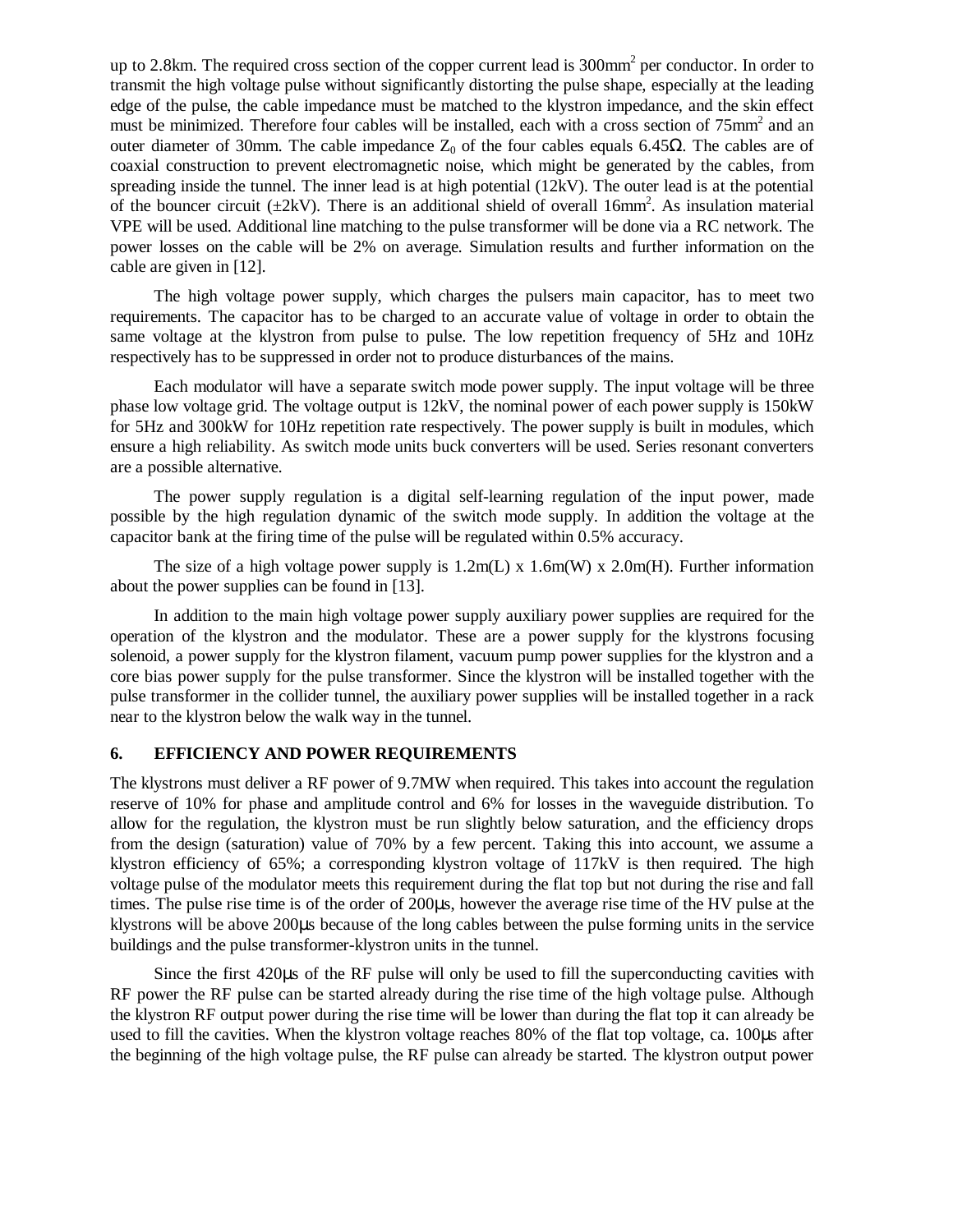at this voltage is about 4MW. As a result of the changing klystron voltage the RF phase shifts by ca.  $320^{\circ}$  until the flattop is reached. This phase shift can be compensated by the low level RF.

With this method the rise time efficiency of the modulator, defined as the ratio of the energy per high voltage pulse used for RF generation to the total energy per high voltage pulse, can be increased to 96%. The electronic efficiency of the modulator is 90%. We also take into account ohmic losses of 2% in the pulse cables. This results in a total modulator efficiency of 85%.

In order to generate 9.7MW in a 1.37ms long RF pulse at 5Hz repetition rate an average AC power from the wall plug of 120kW per RF station is required. In addition 14kW for the auxiliary power supplies must be added. The total average AC power required for 560 active RF stations is therefore 75MW. Table 3 summarizes the power requirements for RF generation in the main linac. For FEL operation 6.7MW AC power must be added to these numbers.

| RF peak power per RF station                  | 9.7MW  |
|-----------------------------------------------|--------|
| Duty cycle                                    | 0.685% |
| Average RF power available per RF station     | 66kW   |
| Klystron efficiency                           | 65%    |
| Modulator efficiency                          | 85%    |
| Total efficiency                              | 55%    |
| AC power per RF station                       | 120kW  |
| Auxiliary power per RF station incl. LLRF and | 14kW   |
| waveguide tuner                               |        |
| Total wall plug power per station             | 134kW  |
| Number of active stations                     | 560    |
| Total wall plug power                         | 75MW   |
|                                               |        |

Table 3 Efficiency and power requirements of the RF system

## **7. MODULATOR AND KLYSTRON PROTECTION AND CONTROL**

For the reliable and save operation of the RF system a comprehensive interlock system is necessary. In the event of a klystron gun spark the energy deposited in the spark must be kept below 20J to avoid damage of the klystron gun. The response to a spark will be an immediate opening of the concerned IG(B)CT switch to disconnect the capacitor bank from the sparking klystron. The energy stored in the transformer leakage inductance and in the power transmission cable is dissipated in two networks, one at the cable end near the IG(B)CT consisting essentially of a reverse diode and a resistor. The second one is made up by an  $80\Omega$  resistor across the transformer primary and by a  $100\mu$ F capacitor which limits the peak inverse voltage at the primary to 800V when the IG(B)CT is opened. In addition a crowbar is fired. Other important interlocks are control of cooling water flow and temperature, of the focusing solenoid current, and a vacuum interlock. Other interlock conditions result from sparks in the RF distribution system, reflected power, RF leaks, power couplers and from cryogenics.

In order to meet the different safety requirements, different interlock techniques will be used. The interlock, which inhibits RF operation during tunnel access, is accomplished by a hard-wired system. This will be made by two separate and independent systems, which switch off the klystron RF drive power and the modulators high voltage power supply.

The technical interlock, which protects the linac and the RF station in case of malfunction, will be realized with programmable logic controller (PLC) and system-on-programmable-chip (SOPC) techniques. Today these systems are industrial standard techniques. Therefore knowledge in planning,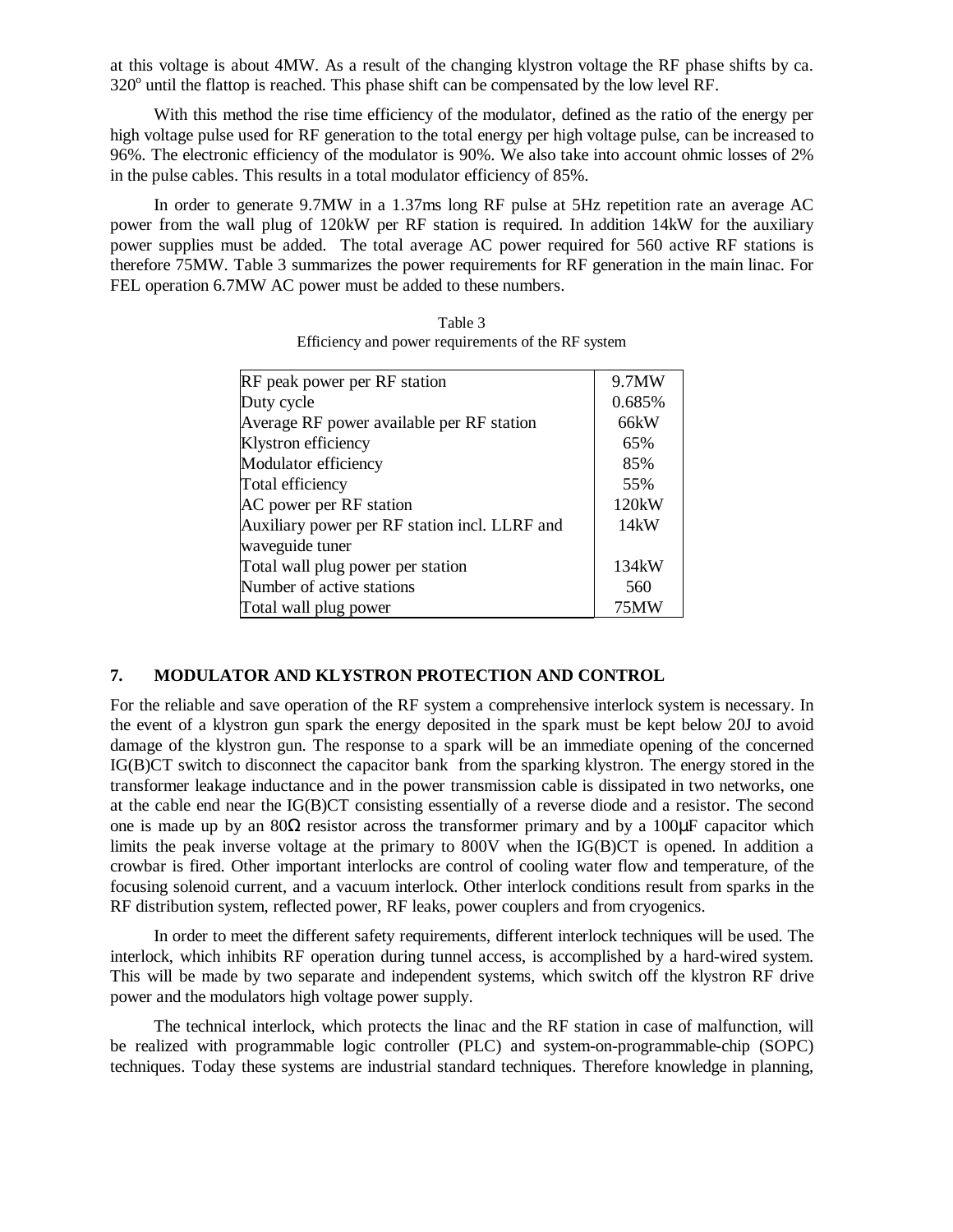structure and programming is well known. Hardware for almost all applications is available from different manufactures.

Besides system protection and providing start up and shut down procedures for the RF stations, the control and interlock system will offer a comprehensive diagnostics of the RF systems. It will allow to measure and to diagnose actual parameters as well as to adjust set points within certain limits for each RF station and its subsystems and to react to different fault conditions in a flexible manner. Communication with the accelerators main control will be accomplished by VME bus.

The interlock system will be divided in two units, one installed in an electronic rack in the tunnel near to the klystron and another installed near to the pulser and the high voltage power supply unit in the access hall. Connection and communication between these two units are accomplished by glass fiber cables, which allows fast transfer of the interlock signals. The interlocks of each unit are summarized into categories. Only these sum interlocks will be exchanged between the units and therefore the number of fibers connecting both units is limited to ten. Each unit is connected via its own VME bus to main control.

#### **8. RF WAVEGUIDE DISTRIBUTION SYSTEM**

The 10MW multibeam klystron has two RF output windows and has to supply thirty-six 9-cell cavities, which are installed in three modules. Therefore the RF distribution is based on two symmetrical systems, each supplying eighteen cavities. For the RF distribution a linear system branching off identical amounts of power for each cavity from a single line by means of directional couplers will be used. It matches the linear tunnel geometry best and leads to lower waveguide losses than a tree-like distribution system, because long parallel waveguide lines can be avoided. Such a system is already in use for the HERA superconducting RF system and has also been successfully tested in TTF.



Fig. 4 RF waveguide distribution of one RF station

Circulators are indispensable. They have to protect the klystron against reflected power at the start of the RF pulse during filling time of the cavity and at the end of the pulse. In conjunction with load resistors and the power input coupler, they define the loaded cavity impedance as seen by the beam.

Only 4% of the average power generated by one klystron will be lost in the waveguides, additional 2% in the circulators. Thermal expansion will result in a RF phase shift of  $6^\circ$  and  $12^\circ$  for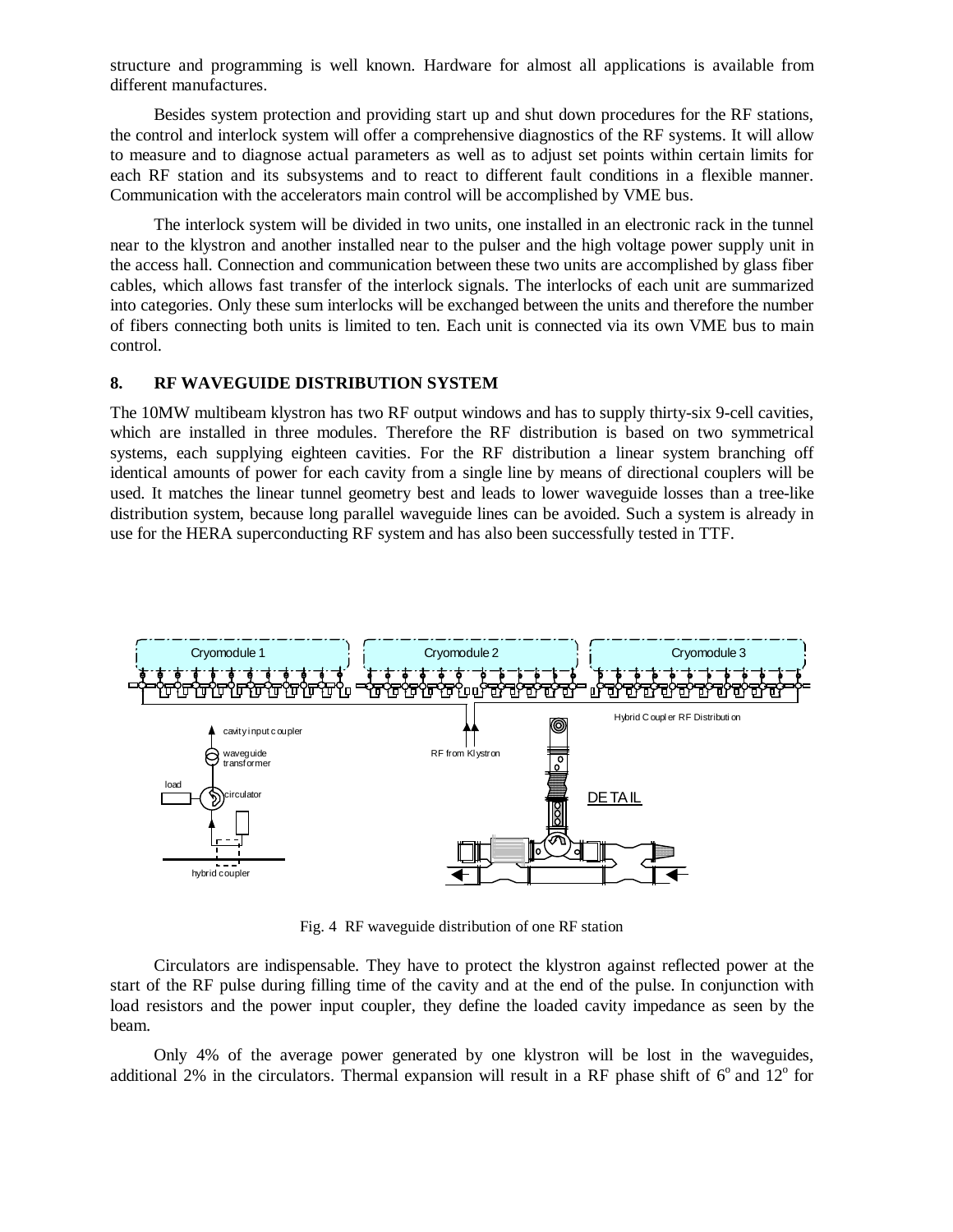operation at full power and pulse duration at 5Hz and 10Hz respectively. This can be compensated easily by the waveguide transformers (three-stub waveguide transformer) installed between the circulators and each cavity. The waveguide transformers provide an impedance matching range from  $1/3Z_W$  to 3.0 $Z_W$  and the possibility of  $\pm 50^\circ$  phase adjustment. Each stub will be equipped with a motor, which will be controlled by the low level RF system.

The RF distribution system will be equipped with several interlock sensors, for instance for reflected power, sparking and RF leakage. Similar systems meeting these demands are in use at TTF. Additional information on the design criteria of the waveguide distribution system can be found in [14].

# **9. LOW LEVEL RF**

The low level RF system controls amplitude and phase in the superconducting cavities of the linac. Fluctuations must be kept small in order to keep the energy spread below a maximum tolerable level of  $5x10<sup>-4</sup>$ . The main source for perturbations are fluctuations of the beam current and fluctuations of the cavity resonance frequency due to mechanical vibrations and due to Lorentz force detuning. The amplitude and phase errors to be controlled are of the order of 5% and 20° respectively as a result of the Lorentz force detuning and mechanical vibrations. These errors must be suppressed by a factor of at least 10. Long term variations (on the timescale minutes or longer) are counteracted by the use of cavity frequency tuners while fast variations are counteracted by a fast amplitude and phase modulation of the incident RF power. Since most of theses perturbations are of a repetitive nature, a fast feed forward system can be used. For non-repetitive pulse-to-pulse and intra-pulse variations a feed back system is required. The RF modulator for the incident wave is designed as an I/Q modulator to control the inphase (I) and quadrature (Q) component of the cavity field. Each RF station has one RF modulator. Therefore only the vector sum of thirty-six cavities can be controlled. More detailed information of the LLRF system can be found in [15, 16, 17, 18, 19].

## **REFERENCES**

- [1] TESLA, The Superconducting Electron-Positron Linear Collider with Integrated X-Ray Laser Laboratory, Technical Design Report, DESY 2001-011, ECFA 2001-209, TESLA Report 2001-23, TESLA-FEL 2001-05.
- [2] C. Bearzatto, M. Bres, G. Faillon, Advantages of Multiple Beam Klystrons, ITG Garmisch-Partenkirchen, May 4 to 5, 1992.
- [3] R. Palmer, Introduction to Cluster Klystrons, Proceedings of the International Workshop on Pulsed RF Power Sources For Linear Colliders, RF93, Dubna, Protvino, Russia, July 5- 9,1993, p 28.
- [4] A. Beunas, G. Faillon, 10 MW/1.5 ms, L-band multi-beam klystron, Proc. Conf. Displays and Vacuum Electronics, Garmisch-Partenkirchen, Germany, April 29-30 1998.
- [5] A. Beunas, G. Faillon, S. Choroba, A. Gamp, A High Efficiency Long Pulse Multi Beam Klystron for the TESLA Linear Collider, TESLA Report 2001-01.
- [6] W. Bothe, Pulse Generation for TESLA, a Comparison of Various Methods, TESLA Report 94-21, July 1994.
- [7] H. Pfeffer, C.Jensen, S. Hays, L.Bartelson, The TESLA Modulator, TESLA Report 93-30.
- [8] The TESLA TEST FACILITY LINAC-Design Report, Ed. D.A. Edwards, Tesla Report 95- 01.
- [9] H. Pfeffer, L. Bartelson, K. Bourkland, C. Jensen, Q. Kerns, P. Prieto, G. Saewert. D. Wolff, A Long Pulse Modulator for Reduced Size and Cost, Fourth European Particle Accelerator Conference, London 1994.